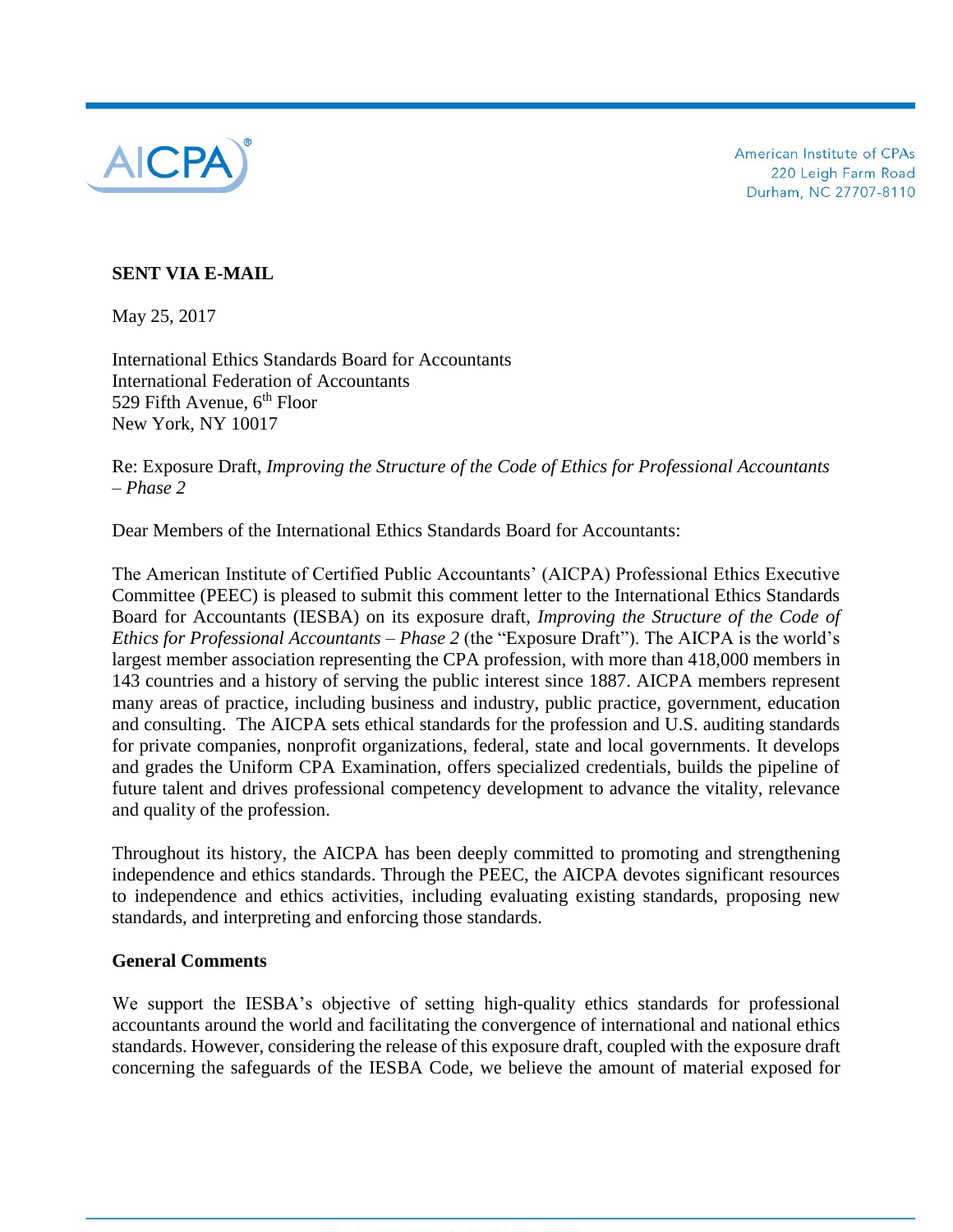comment is significant. This could lead to a low response rate or ineffective responses due to "comment fatigue."

Overall, we do not believe there are any unintended changes in the meaning of the Code due to the application of the proposed drafting conventions as developed during Phase 1 of the project to the sections selected for editing within Phase 2 of the project.

#### *Eligible Audit Engagement*

We believe that a more appropriate term could be used, for clarity, to describe an engagement to issue a restricted use and distribution report. The phrase "eligible audit engagement" is not very clear in its meaning as proposed in Section 800, *Reports that Include a Restriction on use and Distribution*. For example, the phrase "restricted use audit engagement" or "restricted use assurance engagement" may be a more proper descriptor.

#### *Audit of Specific Elements, Accounts or Items of a Financial Statement*

We agree with the conclusion to include a specific reference to an audit of specific elements, accounts or items of a financial statement as being in the scope of extant Section 291.

#### **Responses to Request for Specific Comment**

#### *Structure of the Code Phase 2*

- **1. Do you believe that the proposals in this ED have resulted in any unintended changes in meaning of:**
	- **The provisions for Part C of the Extant Code, as revised in the close-off document for Part C Phase 1 (see Sections 200-270 in Chapter 1)?**
	- **The NOCLAR provisions (see Sections 260 and 360 in Chapter 2)?**
	- **The revised provisions regarding long association (see Sections 540 and 940 in Chapter 3)?**
	- **The provisions addressing restricted use reports in the extant Code (see Section 800 in Chapter 4)?**
	- **The provisions relating to independence for other assurance engagements (Part 4B in Chapter 5)?**

## **If so, please explain why and suggest alternative wording.**

No, we do not believe that the proposals in this ED have resulted in any unintended changes in the meaning of the Sections of the Code noted above.

## **2. Do you believe that the proposals are consistent with the key elements of the restructuring as described in Section III of this Explanatory Memorandum?**

Yes, overall, we believe that the proposals are consistent with the key elements of the restructuring as described in Section III of this Explanatory Memorandum. However, we note the following for the Board's consideration.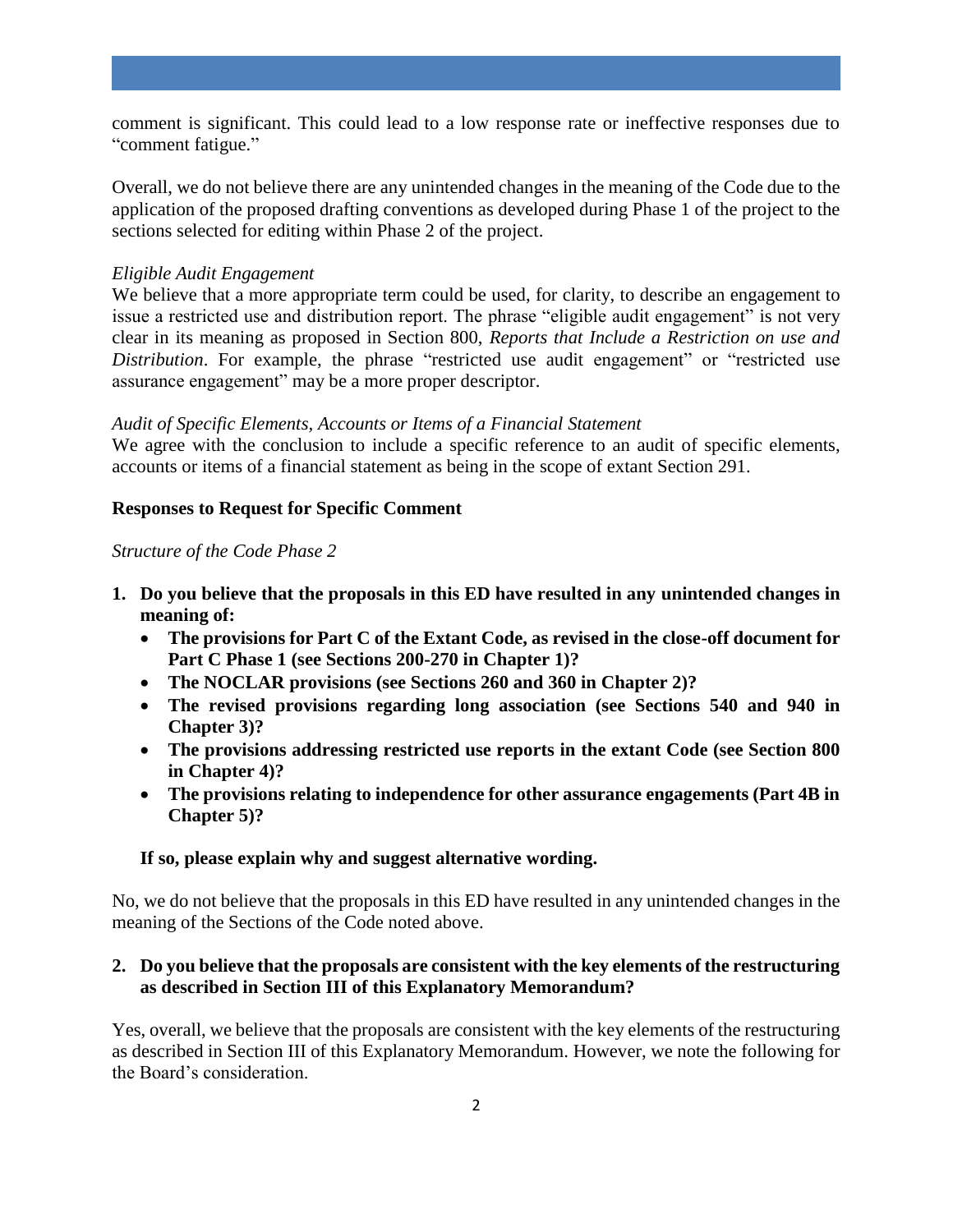In certain paragraphs designated as application material, the professional accountant "is required" to take a specific action. Specifically, par. 220.7 A1 states "the professional accountant is required to comply with the fundamental principles when preparing or presenting information which includes:" and par. 230.4 A3 states "…a professional accountant is required to evaluate the nature of the financial interest." We question whether such application material should be written instead as requirements (e.g., "a professional accountant shall…") to conform to the drafting conventions used by the Board in distinguishing requirements from application material.

With the exception of the introduction to Section 270 (Pressure to Breach the Principles), Sections 200 – 270 all begin with the following introduction: "Professional accountants are required to comply with the fundamental principles and apply the conceptual framework set out in Section 120 to identify, evaluate and address threats." The introduction to Section 270, however, specifically refers to "…and address threats *created by pressure*." We recommend that the Board delete the words "created by pressure" to be consistent with the rest of the Code.

*Conforming Amendments Arising from the Safeguards Project*

**3. Respondents are asked for any comments on the conforming amendments arising from the Safeguards project. Comments on those conforming amendments are requested by April 25, 2017 as part of a response to Safeguards ED-2.**

Please see our comments concerning the Safeguards project in our letter submitted on April 25, 2017.

## *Effective Date*

## **4. Do you agree with the proposed effective dates for the restructured Code? If not, please explain why not.**

We agree with the proposed effective dates for the restructured Code.

We appreciate this opportunity to comment. We would be pleased to discuss in further detail our comments and any other matters with respect to the IESBA's Exposure Draft.

Sincerely,

San 2. Bute

Samuel L. Burke, CPA Chair, Professional Ethics Executive Committee